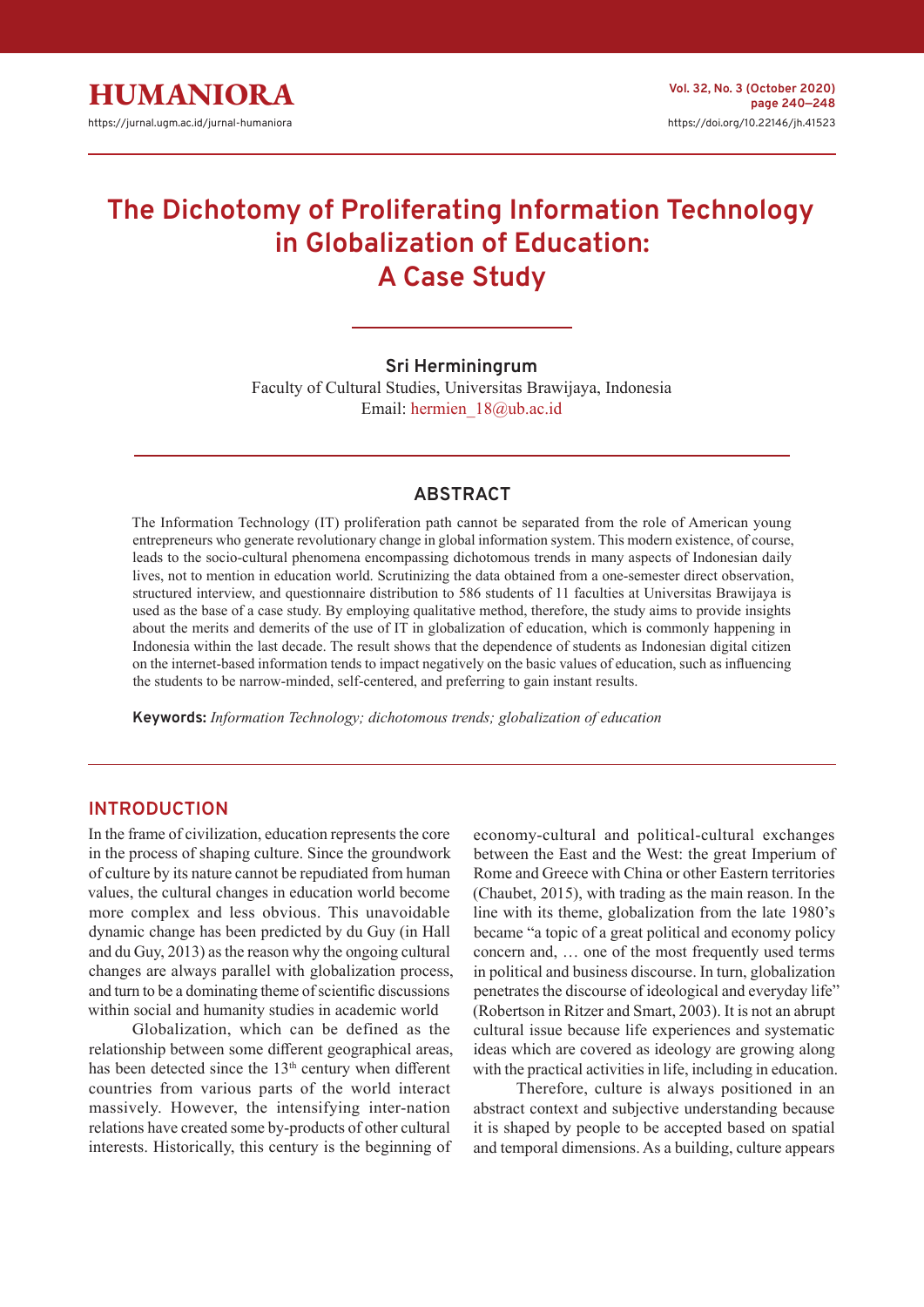in a continuous movement between deconstruction and reconstruction. This process was argued by Street (1993: 23-43) and reached a conclusion that the dynamic property of culture causes it to be inherent to the shift, transformation, or even changes of cultural values to adjust to various space and time. This concept is suitable with the process of today's globalization used to describe the situation of the world, whereby its parts linked with each other.

The three key aspects which are used as the basis of the globalization framework, the formation of mobility system, a single scale, and solid networks; accelerate the progressive cross-border process among countries. Through the passage of time, the advancement of technology, be it in transportation, information, or communication, has unified countries of the world within one mutual understanding. The reality is that the development of technology which is strongly associated with the 'West', or in this case is America, has proved its power.

Accordingly, the discourse of ideology and everyday life in terms of globalization asserted by Robertson (2003) makes social and cultural studies exist within a scope which relates to many subjects, main agent, and the cultural manifestation itself. A remarkable example, today, can be observed from the cultural changes of an individual, groups, or society as the response to the rapid current of modern technology. Then, there will be two groups with distinct category: the active; the ones who hold the mastership in modern technology; and the passive; those who only use the products of the masters. As such, they are Americans and Indonesians.

Considering the shifts of human values as the foundation of education which overlap with the problems that arise due to these differences, this paper tries to portray the cultural changes of the use of Information Technology or IT in the education system in Indonesia by performing a case study. The scrutiny to IT usage by Indonesian students, either its merits or demerits, is significant to do because the more the new technologies used, the more hectic the pace of life aspects are. This state is not merely experienced by users but very likely by consumers, such as happening in Indonesian academic life when students become the habituated users as well as consumers of IT.

Along with the history of globalization, the American role in assembling borderless countries throughout the world is because of its power on the present technology advances. This achievement of course is the working out of American traditional values inherited from the past, which have been sustaining the nation and the American young generations who always live up to it. To a certain degree, the notion of 'inventiveness and the can-do spirit' cannot be detached from the frontier heritage because it teaches Americans on self-reliance. Since Americans found the New Land "frontier men and women not only had to provide most of their daily life essentials, but they were also constantly facing new problems and situations which demanded new solutions" (Datesman, Crandall and Kearny, 2005: 77). Pioneers bequeathed American new generations on how to learn to experiment with new ways of doing things. This sense of optimism leads to the construction of one of the American traditional values: 'hard work'<sup>1</sup> .

Today, as the provider of all forms of new technology, Americans create important innovations as the effect of spreading the spirit of inventiveness. The everlasting effort to experiment and invent lead the young Americans to be entrepreneurs of integrity who have broken the walls that set apart countries throughout the world. The burgeoning IT created by the young Americans has succeeded not only in fostering American traditional values but also in seizing global digital citizens. This is manifested by "2002 young innovators under 35' and under 30' who are changing the world" (Howard, 2014) in internet-based technology. The most priceless credit of this kind of revolution is 'efficiency', one of the characteristics of rationalization process. A process which "leads to society in which a great deal of emphasis is placed on finding the best or optimum means to any given end"; and "a wide-ranging process of rationalization is occurring across American society and is having an increasingly powerful impact in many other parts of the world" (Ritzer, 1983: 100-101).

Power, in the scope of globalization, more or less signifies to the world's polarization, visualized by half and half domain of 'East' and 'West' whose traits are different. If this concept of difference between East: Indonesia, and West: America, is inserted in cultural context, the outcome is the construction of dichotomy. Dichotomy itself is frequently termed as bipartition because it covers two meanings: (1) 'Jointly exhaustive', meaning that everything must strictly be grouped to one part or the other; and (2) 'Mutually exclusive', because nothing can be categorized into the two parts at the same time (Cryer, 2017). These two ideas embrace Indonesian position as a part of the East but at the same time it cannot be separated from the West, America, as the center of power in mastering technology.

It is, therefore, an interesting topic to be discussed when this criterion relates to homogenization of the worldwide IT usage and dichotomous impacts on higher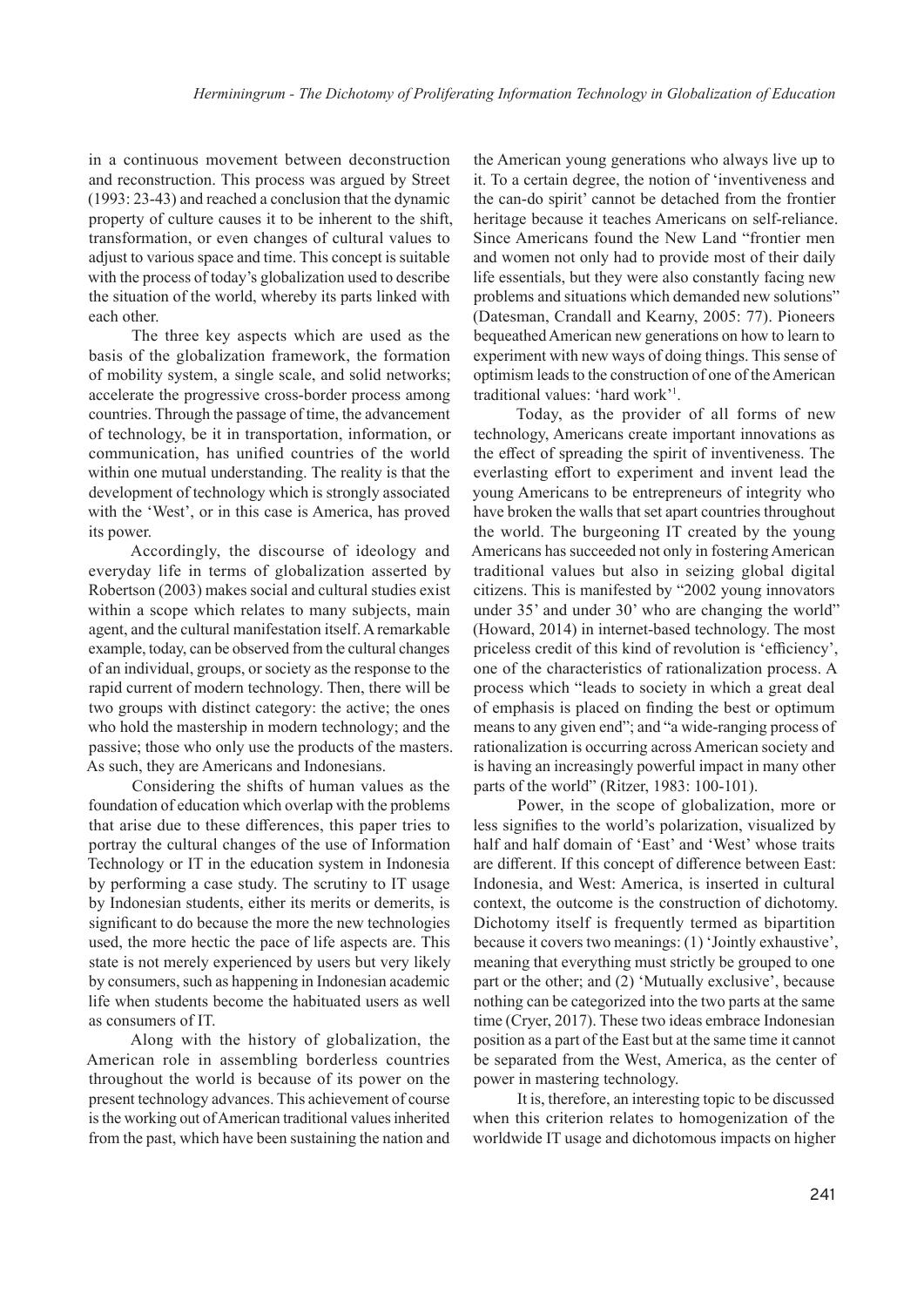education in Indonesia through humanism approach. The surfacing of the paradoxical focus from the development of technology between America as a powerful producer and Indonesia as a consumer absolutely adopting the idea of dichotomy. What happens when the dichotomy of global culture in its relationship with IT penetrates the world of education which main substance is always linked with humanity?

The process of education does not solely concern with knowledge, but it is integrated with other components which the prominent one is humanity. The inherence of human values in education is unquestionable as long as the basis of education itself still bounds to the enhancement both of mind and character. On this account, the case study performed to observe how the impacts of utilizing IT towards the students of Universitas Brawijaya<sup>2</sup>, as a group representing the academic society. They are selected to be the subjects of the research. Their role as the considerable agents taking part in the sociocultural change recently can be used as an indicator of how the use of internet-based technology influences the students of higher education.

To meet the aim of the study, a direct observation has been executed in daily routine class during one semester, with eight classes targeted out of the 11 faculties observed. In addition, structured interviews are held and strengthened by giving limited but measured questionnaire to validate the collected data. Qualitative method is used in expectation of uncovering the merits and demerits of the IT used by the students of Universitas Brawijaya.

### **DISCUSSION**

When globalization is related to culture-economy and culture-politics, it gives a meaning as "global capitalism" (Appadurai, 2010). Previously, social transformation as the impact of globalization was also identified by Robertson (2003: 461):

> The rapid spread subsequently of organized global capitalism ……. The economic is becoming cultural and the cultural is becoming economic. The emphasis upon the different forms of capitalism is closely intertwined with what has often been cast as 'the cultural turn'. The latter is itself bound up with the matter of commodification.

Today, globalization in which the development of technology becomes a prerequisite for global relationship, attributes to economic, cultural, and political interests. Subsequently, it has created dramatic change in all aspects

of human values including in education. Of course, this idea cannot be separated from cultural context as "an age of consumerism": the era where the producer and consumers are racing to fulfill the demands of globalism. Consumerism is one of the most significant cultural phenomena in modern lifestyle. This is hastened by the impressive growth of economy and the advancement of technology which engenders the fading away of spatial and temporal barriers.

The published research results postulated that the dissolving borders between countries all over the world due to globalization is an intensification of the social interactions between global citizen of the world. "... social relations which link distant localities in such a way". In short, in the process of globalization, cultural changes can be regarded as an impact of social transformation and vice versa (Giddens, 1990: 4). These changes are sped up by the spreading of the advanced technology throughout the world. In his scientific conception, Ritzer (1998) also discussed about the role of technology in globalization and its impact towards the aspects of social and cultural life of global society in America*.* Globalization which builds the concept of homogenization via the fast development of IT, indeed, can be also easily found in numerous Indonesians' daily life, covering most of the education system in Indonesian universities.

Through rationalization process emphasizing efficiency, predictability, calculability, substitution of non-human for human technology, as well as control over uncertainty, IT enables to structure the uniformity of the education system. Exemplified by the reason of rational, countable, and certain; values, as the essence of education, is conveniently ignored. Qualitative judgments have been taken over technological machines because they can calculate objectively. Equipped with the connection between theory and culture especially in terms of consumption and globalization that reach the higher education society, this phenomenon gives a warning. The bombardment of IT and the application of its products in higher education is affirmed as an "irrational" academic activity (Ritzer,1983: 106). His research at some modern American universities established that academic environment has transformed into factory. Those who normally should be interacting change dramatically because humans are shaped into rapidly operating industrial machines called internet.

Internet-based technology has changed the salient point for globalization of education. Two-way communication between the professors, or lecturers, with the students which aimed to develop intelligence, mind, and character, has perished. The human values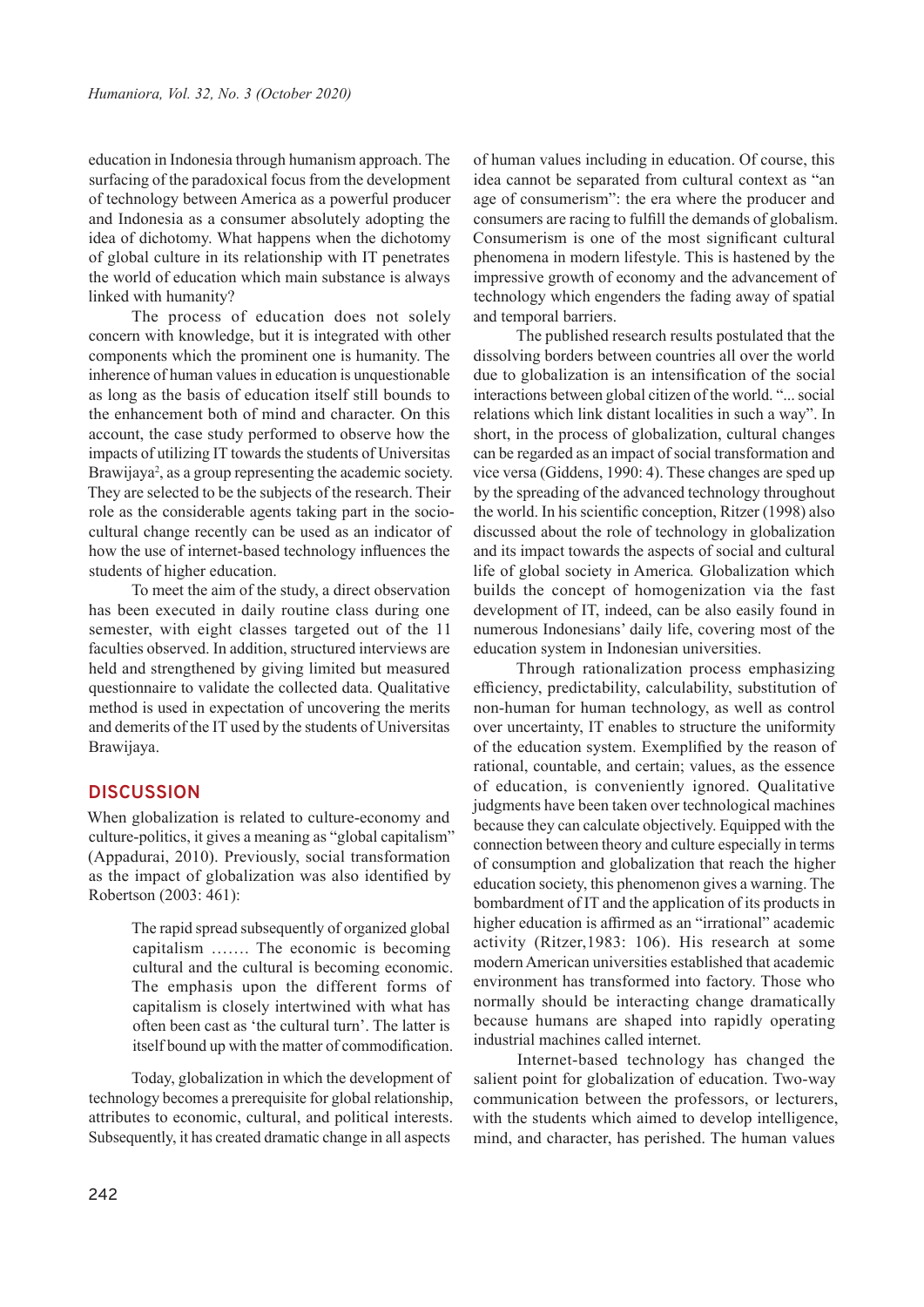which strengthen the intellectual balance as a supporting pillar of the education system has become less sturdy. There is no humanized room for elaborating different views positively or having two directional discussion that is open for dialectic thoughts, which will propel students to solve a problem without leaving academic ethics and values. Education aspects are all quantified due to the enhancement of technology; computerized scoring, internet-based materials, online instructions, and virtual classes. IT spoiled the students with the myriads of information that are unfortunately proven to be mostly inaccurate. Students tend to take short-cut paths to get the desired results as soon as possible, without any process of critical thinking to achieve qualified education.

If education is the representation of the civilization, the values of moral ethics embedded in education underscores human virtue. In accordance with that, Aristotle theorized that the outcome of education process ideally encompasses two values: the moral and the intellectual. Humans with characters as the expected output of higher education are supposed to be the men of understanding and good temper. This conception arises

since the intellectual virtues involve reason, they belong to that rational part of the soul which gives commands by its possession of reason, while the moral belong to the part which is irrational but by its nature obedient to the part possessing reason. (Barnes and Kenny, 2014: 49)

These qualitative values are very different with the globalization of education emphasizing on the role of reason that surely is quantitative by nature. Hence, to trace the impact of the use of IT in education towards the appreciation to academic ethics and values, the preference and frequency of internet-based technology usage by the students of Universitas Brawijaya is used as the case study. This aims to elucidate a prototype of the tendency of the modern education that currently is taking place in Indonesia. The subjects are the students from 11 out of the total 15 faculties within Universitas Brawijaya – with the total number of 598 people, as seen in the table 1.

As supporting data, questionnaires are distributed to every two classes of the 11 faculties or departments investigated, with 16 to 36 students of each group. There are 586 respondents who completed the answers, whereas 3 gave incomplete responses. In terms of the four importance level categories of the role of internet in academic life, 476 students (81.22%) said that this modern technology is very important, 98 students (16.72%) said it is important, 11 students (1.9%) answered it as moderately important, and only 1 student responded that it is not too important. The existing answers were then correlated

| No.             | <b>Faculty (Department)</b>                                             | <b>Class</b> |     | Participants<br>(Students) |
|-----------------|-------------------------------------------------------------------------|--------------|-----|----------------------------|
| 1.              | Medicine (Nursery)                                                      | 26           | 24  | 60                         |
| 2.              | Natural Sciences<br>(Chemistry & Physics)                               | 18           | 24  | 42                         |
| 3.              | Veterinary and Medicine                                                 | 18           | 16  | 34                         |
| 4.              | <b>Cultural Studies</b><br>(Chinese & Japanese)                         | 20           | 28  | 48                         |
| 5.              | Law                                                                     | 36           | 24  | 60                         |
| 6.              | <b>Fisheries and Marine</b><br>Sciences (Water<br>Resources Management) | 32           | 32  | 64                         |
| 7.              | Social Sciences<br>(Communication)                                      | 27           | 28  | 55                         |
| 8.              | Agriculture (Agronomy)                                                  | 32           | 26  | 58                         |
| 9.              | Food Technology                                                         | 25           | 28  | 53                         |
| 10 <sub>1</sub> | Economics and Business<br>(Management)                                  | 32           | 20  | 52                         |
| 11.             | Engineering (Industrial<br>Engineering)                                 | 36           | 36  | 72                         |
| <b>TOTAL</b>    |                                                                         | 302          | 296 | 598                        |

**Table 1.** The Subjects of the Case Study

with the comparison between two choices about the use of internet-based technology to increase their knowledge. The choices are:

- 1. The frequency of internet usage as an information source; and
- 2. The frequency of internet usage as a lifestyle in accordance with the demand of global culture.

One-semester direct observation was performed in eight classes ranging from the second to the sixth semester to explore students' habits in using IT facilities. Simultaneously, interviews were also held by random sampling method in these classes to support the data obtained from the study. The seven questions given, then, were abstracted into two main problems: the role of internet and its connection with academic activity as a main source of gaining knowledge. Additionally, a question relating to reading habits which sources can be taken either from internet (e-books) or printed books<sup>3</sup> was asked by consideration that this activity is the ground of intellectuals: the basis of critical thinking. A thesis proposing that reading habits is a step of mark to construct human capital. The competence of reading makes one of the basic dimensions improving human development through education, as well as the competence writing, numeration, science, financial, digital, culture and citizenry (Sunendar, 2018). Therefore, it underlines the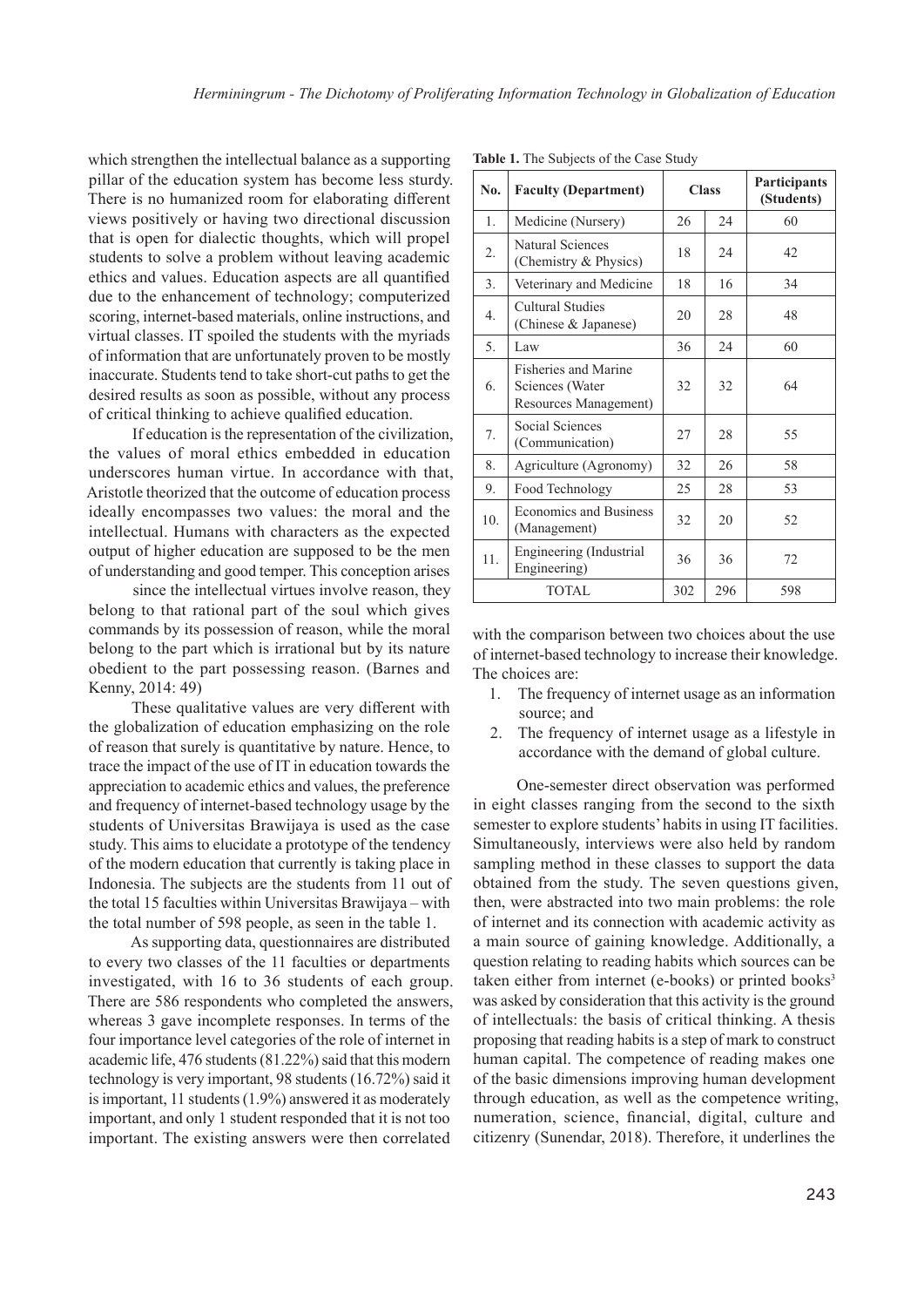reason why the fact of students' preference in reading habits cannot be neglected.

Research by Fingon (2012: 90) found that the reluctance of the students to conduct reading activity is commonly due to "…lack interest and motivation in reading and have fallen behind, experiencing the cycle of failure." This shows that the barrage of failures will simultaneously reduce their chances to reach success. Therefore, as proposed by Frey (cited in Fingon, 2010) "as young adolescents get older, they need to be able to analyze what they read and perceive themselves as active users in order to comprehend texts." Most likely, the considerably low interest of the students of Universitas Brawijaya on reading textbooks has been resulted since they entered the age of reading phase. When they get into the higher education institution, this initial condition is worsened by the easiness and availability of the information sources from the internet. Consequently, they are located beyond the notion of critical thinking.

In accordance with the frequency of the internet usage, the information gained from distributed questionnaires (Figure 2) illustrates that 536 students, or 91%, cannot separate from their daily routines with IT. Only 53 students or 9 % assure that they are not dependent much on internet-based technology. Moreover, when the high frequency of internet usage by students is correlated with the results of the observation which is supported by the interview, it does not correspond with a high interest for reading.

As it is shown in figure 1, approximately 403 or 68% of the whole students uses the internet for leisure or merely updating their social media. They rarely use IT services for checking online announcements, such as rescheduled class, assignment, or other academic instructions given by their lecturers or academic staff. It is not an impossible thing if a classroom has changed into a place to exchange text messages between friends, selfie, chatting, Insta story, even operating video games applications or just looking for a power source to charge their mobile phones' battery. Different from this group, a small number of students, 186 or 32%, use this modern technology in the correct way as its function, such as searching scientific articles, validating various information, doing assignments based on internet sources, or networking for academic discussions.

Seeing the ratio of the students' preference on IT, it can be affirmed that the use of the latest internet-based technology by students does not connect directly with the students' critical thinking. Compared to the ones who are addicted to social media, the small numbers of students who function IT as an aid to broaden their knowledge



**Figure 1.** Students' Preference on IT



**Figure 2.** Frequency of Internet Usage

positively are the expected global future generation. Regardless the unhealthy imbalance ratio, Indonesian young generation, represented by the students who participate in the research, can be categorized as the ITliteracy generation. They are Indonesian digital citizen.

The data obtained from the study depict an imposing direction of how the use of social media is becoming a priority for socialization among students and Indonesian young generations in general. Social media have predominant role in absorbing them into 'global relation' lifestyle. This confirms the finding of *Nielsen Media Research* which ranks Indonesia in one of the top 5 countries of internet and social media users. The users of social media, mostly students, are being trapped in a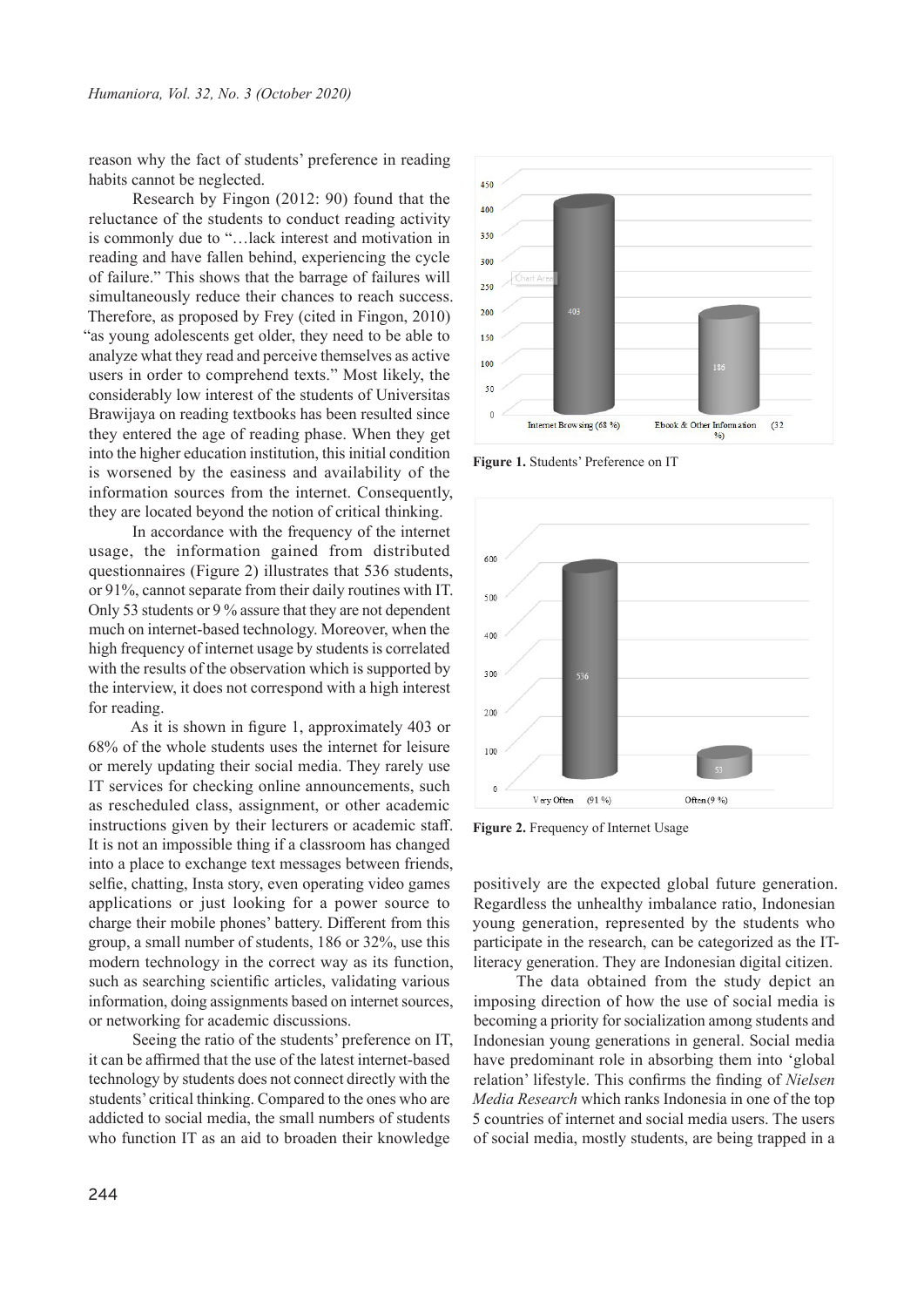manipulated world. Deep down, they are not prepared to face 'the power of media' served by digital technology. Instead of using social media for networking to explore their academic potential, students of Universitas Brawijaya use them as a means of socializing in inessential matters such as gossiping, talking over trivial things, or showing off individual concerns.

Even though definition on 'social media' posited by Wildman and Obar (2015: 5) is unclear, this terminology generally attributes to 'social network'. "Social media services enable new forms of socialization that, when successful, can become integral to the daily lives of million people" without the exception of the numerous young Indonesians as global citizens. Facebook and Twitter, two of the primary social media platforms, are the most popular media used by the students observed. These fascinating internet-based applications are increasingly creating links among them within virtual space. Even though there is a subtle difference in meaning between social media and social networking, a lot of internet users oftentimes use the terms interchangeably. As far as there are positive benefits, this internet-based technology functions as social networking; for instance: to efficiently control market operation, monitor business performance, trace actual new scientific findings, or increase government's public services. The capability of IT in providing information in a very short time at low cost makes global information barriers reduced. The function both of social networking and social media, however, evokes a vast effect on socio-cultural life in Indonesia. And, because most Indonesians do their activities by strongly rely on the applications served by internet-based technology, they are not users anymore but transform to be consumers.

Different from Indonesians who belong themselves to the group or community of users and consumers of IT, Americans have their own track-record in advancing technology. The driving force of American control over the world is its power of economy and technology; and its energy source is the young generations. Their success in playing their role in these two spaces attach inherently to the root of American Dream: traditional values that lead Americans to gain their dreams. This idealism, particularly the idea of self-reliance, has been manifested and preserved until now through the spirit of competitiveness and optimism.

American young innovators of IT who create various software for social media, among other pioneered by Larry Page: the co-founder of Google, followed by innovators such as Jack Dorsey for Twitter and Square, Chad Hurley for YouTube, Mark Zuckerberg for Facebook,

and Jan Koum for WhatsApp, have contributed to global exchange of ideas and information. Their innovations open the barrier of time and space not merely in minute but second; a profound effect for America to control the world. As Appadurai's 5-scapes discussion on the power of technology that will "bring about new type on cultural interactions and exchanges … which can now happen at unprecedented speeds" (Hogan, 2010). To sum up, the American young entrepreneurs' amazing breakthrough in building a huge kingdom of softwares is the key success for America in governing the popular cultural interactions and information exchanges.

Unfortunately, together with the ability of the young entrepreneurs of America to continue exploring through the introduction of a new form of IT, the students of Universitas Brawijaya potentially also continue following to use the offered virtual services. It can be said that the students experience a dramatic shift from user to militant consumer. Indirectly, they become the backbone of the developing IT, especially in consuming social-media services, which means they are the apparent power of American's business expansion of technology. In this context, the merits are at the hands of the American young entrepreneurs, i.e. material profit, and the chance to proliferate their innovations. Then, the question whether the technology advancement which accelerates globalization is a challenge or a threat for Indonesians needs more exploration to answer.

The extreme dependence on social media, the misuse of internet-based technology services which corrupts critical thinking and human values as the bases of education indicates that the students are on the state of being unable to be the subjects of their 'self'. Borrowing the philosophical and cultural commentary on the condition of this kind of modern society suggested by Edgar and Sedgwick (2008) that today, people are alienated from the notion about humanity's 'species being'<sup>4</sup> . They are powerless before the power of IT; become social media addicts and are jailed in virtual space. In the context of the research done, on the one side, the students of Universitas Brawijaya whose academic world is occupied by social media somehow are the representation of Indonesian digital citizen. On the other side, they are alienated from being humans because their everyday are controlled by a tremendously powerful machine named internet-based technology. These trends obviously depict the nature of dichotomy.

Dichotomy has currently been embraced by a part of Indonesian people and results mostly in negative impacts. This notion highlights the opinion on the contradictive effect of the globalization process put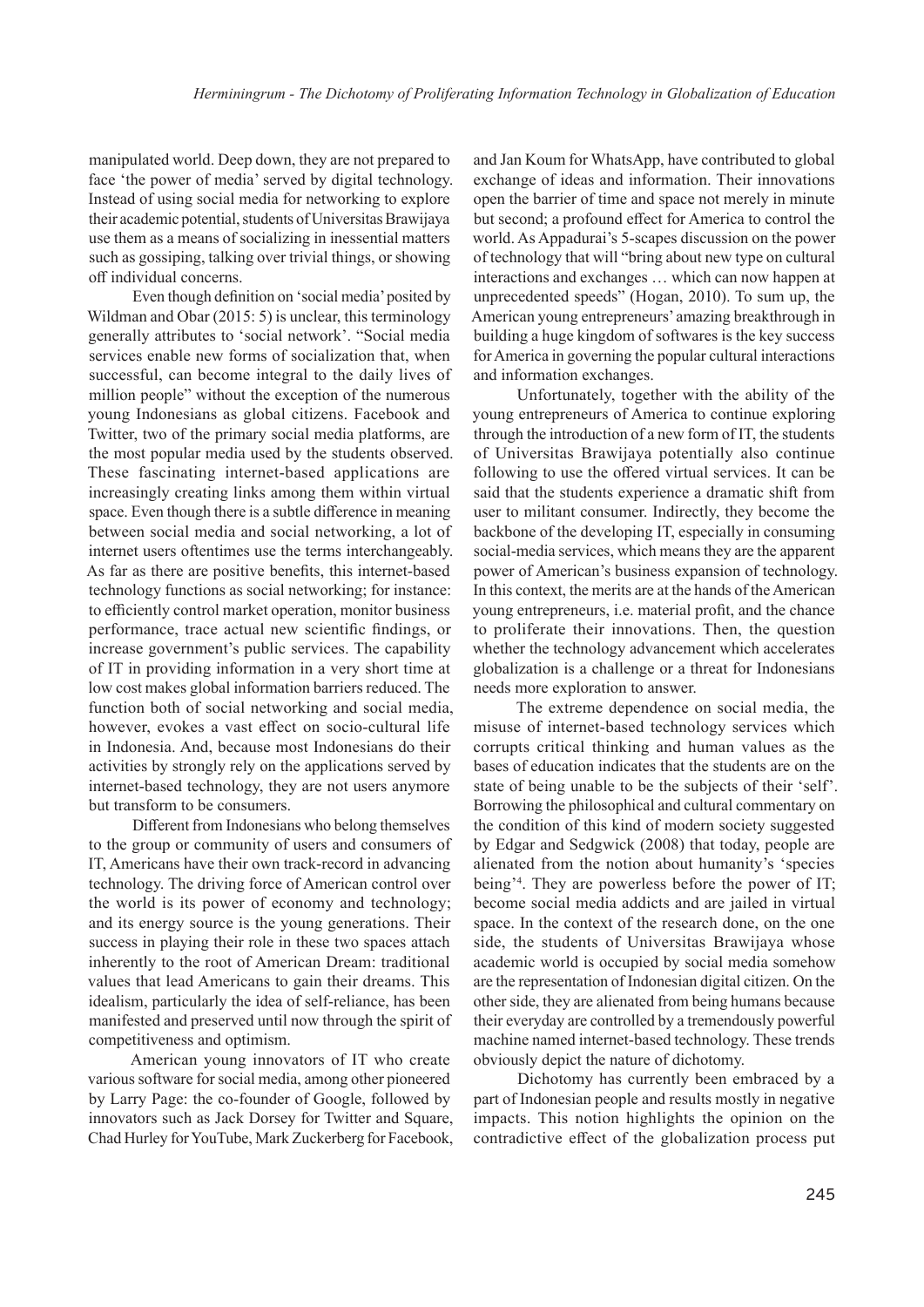forward by Friedman (1994), ensuing negative and positive impacts. If the contradictive effect relates to the theory about cultural criteria, then the adoption of dichotomy concept does not stop in the polarization of East and West. The invisible things between inferior and superior or powerless and powerful are fluid because technology has melted the partition between those of criteria. Sophisticated products of technology, both of transportation and communication as well as information, are really at the hands of America. America has seized all supporting factors of globalization process. The presence of modern lifestyle based on IT in Indonesia is the manifestation of global culture. It is an example of signal success of America in playing its role as the leader dominating entire countries in the world.

Adapting with the modern lifestyle which is very dependent on IT as an equipment to reach global network is potentially increasing the number of 'bowing generation'. This label is attributed to Indonesian young generations who are busy with their own imagined world; the world where they can play with various applications served by internet-based technology. The result of the one-semester direct observation in eight classes uncovers that in their academic life, students who are extremely dependent on their own interest tend to be easy going. They are in unhealthy competition to achieve grade, as high as possible, by searching and copying the solutions of the study problems provided in internet sources. This short-cut way brings about instant result, without realizing that this is the time for artificial intelligence to take over their critical thinking. Laziness and narrow-mindedness aggressively invade students' trait. Getting high grade, rather than learning to get knowledge, are their main interest in their education process. Instant achievement drives students to utilize 'information overload'. Accordingly, plagiarism, cheating and fabrication flourish and this bad condition is aggravated by a weird judgement that it is a common trend in modern education. There is no longer trust, honesty and the honor system in education process. Self-centered behaviors for one's own pleasure will also gradually eliminate the moral-ethics teaching about respect, politeness, and the importance of helping and caring for others.

The addiction on the proliferation of advance technology is supposed to encourage "the continual obsession to own the latest innovation. … lead to the redirecting of economic resources to feed the habit while undermining activities essential to the well-being of individuals and communities" (Bowers, 2000: 177- 178). Therefore, Bowers believes that the benefits of the modern technologies are seldom recognized. It is "not

viewed as cultural phenomenon; rather, it is viewed from the perspective of the experts who design and integrate technologies into the existing interlocking systems". This view nourishes the simplistic thinking that technology is a common tool that consequently can be used based on intent of the user. It is also happening in Universitas Brawijaya, which utilizes the products of modern technology in ruling their education system. Benefits of the IT utilization are quantitatively earned by education institutions on account of the effectivity and efficiency reasons. But, at the same time, the invisible disadvantages haunting the students as the IT users – consumers, i.e. psychological problem, has been experienced: addiction, which everyone should be aware of. Students' academic lifestyle shaped by the internet-based technology and its new generations cannot be simply viewed as the usual cultural phenomenon.

Cultural change in education world is indeed an inevitable phenomenon that will frequently happen. It emerges in accordance with the deliberate response of people due to the pressure from their surroundings. Fave, Massimini, and Bassi (2011: 23) clearly mentioned that this condition is "often intentionally directed, and actively searched for, by humans". The study findings show that in education world, the impact of global homogenization that makes use of the development of technology promotes the shortcut culture and changes the lifestyle of the users who dramatically evolve to be militant consumers. Borrowing Ritzer's phrase, there will be a great possibility that universities and higher education institutions are only going to become a production machine for their graduate scholars.

When dichotomy is translated as a single power center, the aspect of globalization that appears most prominently is the power of technology. The study discovered the negative contribution of the improper use of the internet-based service towards the human quality of students from the 11 faculties at Universitas Brawijaya. The process of education to build human capital is interrupted by the sudden, rapid technological advances. Higher education which is believed to be the significant pillar to enhance human development is now exist in superficial ways within the uniform, contemporary world. Consequently, the ideal construction is cracking, and the building is going to collapse. The civilization as the superstructure of education is falling.

Transferring knowledge, transmitting academic culture, promoting adaptation towards academic atmosphere, encouraging critical thinking, building network, increasing ethical behavior, and appreciating creativity are the main points to establish the social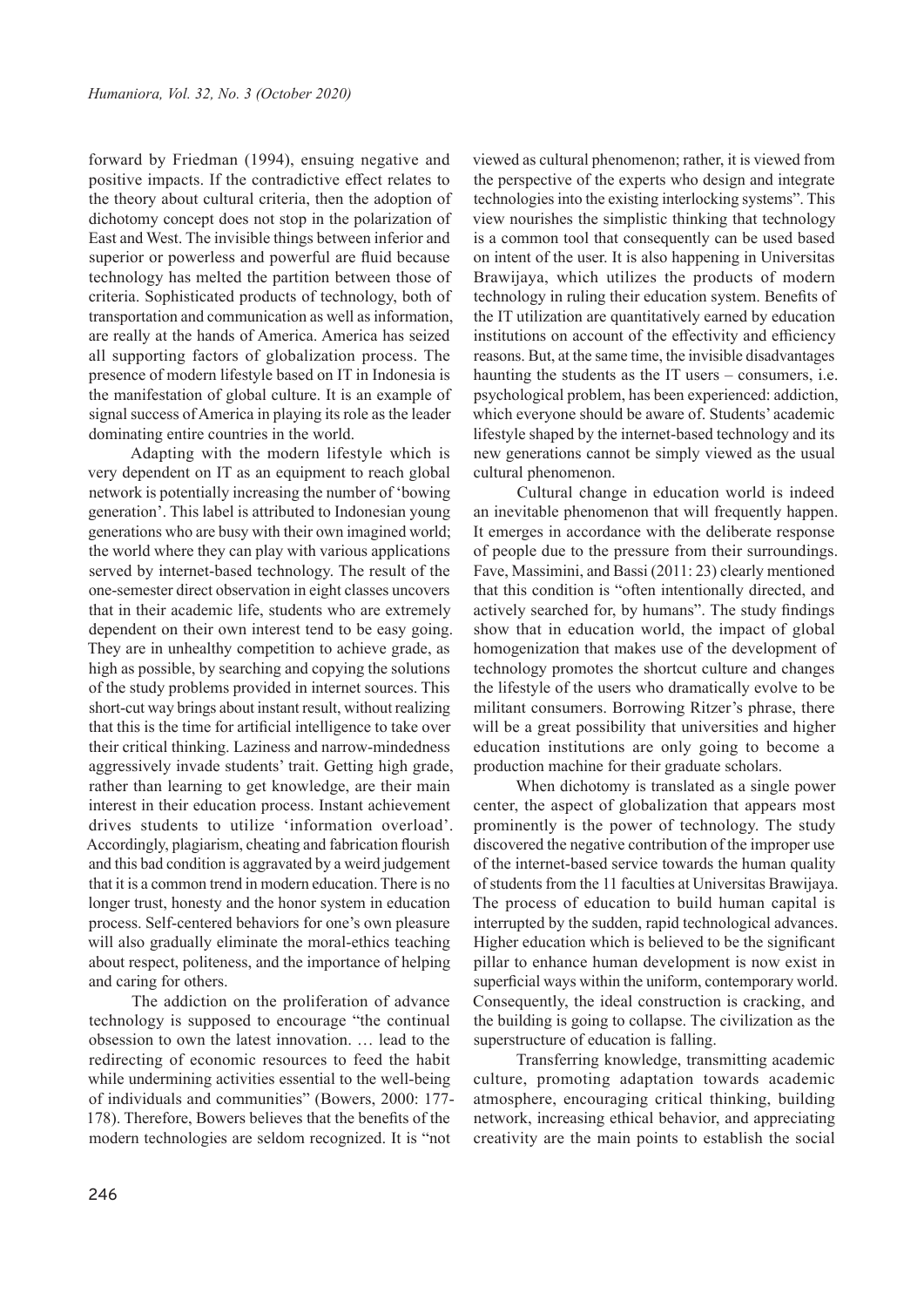function of education (World Bank, 2008). However, the algorithm system used in technology make the components embedding with education values – culture, adaptation, and ethics (Mohamad, *Tempo*: 2018) – deteriorate. The significant trends that these humanity components, which cannot be quantified, are declining because the idea of rationalism strongly underscores the aspects of reason, count, and certainty. That is why Ritzer (in Robertson, 2003: 13) satirically argues about human values which are torn apart from education for "values are notoriously difficult to evaluate". This statement clarifies that IT as a symbol of modernity does not always contributing positively towards education as a process to humanize humans as an actualization of civilization.

Software technology which is continuously developed by the American young innovators elevate America's control on users – consumers, in this case are Indonesians; not only by eye-witnessing but also influencing and transforming their mindset. Quoting Harari's thesis, in *21 Lessons for the 21st Century* (2018), social media have changed the way people read information. Without digesting information spreading through the means of IT, the result is disinformation. The algorithm machines transfigure to be a new dictator. The users – consumers mostly neglect the fact that information available on internet is often incomplete and even incorrect. Social media take the great portion in 'information overload' provided by internet-based technology. The applications offered make the addicts, both users and consumers, lose their capability of reasoning. They are prisoned in imagined world with crowded misleading information. Most of them are in the permanent state of lulling into fascinating cage, a virtual space. Likewise, the students of Universitas Brawijaya are suffering this kind of disease.

That is why, it is important to reconsider about human values which are inherent part of education. There is a pressing need for a socio-cultural movement to regain the notion that education is ever embedded with humanity. Students should realize that they are humanity's 'species being' who have authority to control, not to be controlled by, technology.

#### **CONCLUSION**

Information Technology (IT) has served an incredible contribution to global exchange of ideas and information. However, the role of IT in accelerating globalization should be placed in a thorough discussion within the frame of multidimension, with the emphasis on education scope that involves the values of humanity. By the reason

of many unanticipated consequences suffered by most Indonesian students, such as addiction, consumer-based lifestyle, alienation, and most importantly 'information overload', the use of IT and its by-products in education is better to be recognized earlier and understood in a wise way. It is a disrupting process towards the values of everyday life even for the base of the essential future; that is education. Therefore, the results of the researches that have been done and the experts' opinion about the use of modern technology as rationalization of culture in education still need to be revisited and rethought. Technology advances which are supposedly created to help people and make their everyday activity easier in fact often bring about demerits. That of being dehumanizing and disenchanting many rational systems, the internetbased technology propels the dimming of education values which are not only based upon reasons but also on moral and ethics.

#### **ACKNOWLEDGEMENTS**

This article is an elaborated version of the paper presented in the American Studies International Conference (ASIC) held on 25-26th October 2018 by the Faculty of Cultural Sciences, Department of Intercultural Studies, Universitas Gajah Mada. Therefore, the author thanks and appreciates the reviewer team who provides corrections and insightful suggestions, so she could make revisions to fulfill the requirements for publication in Jurnal Humaniora.

#### **ENDNOTES**

- 1) Refers to the frontier experience, when the first colonists settled on the east coast of the continent in 1600's. See further on American Ways: Frontier Heritage (Datesman, Crandall, and Kearney, 2005).
- 2) Universitas Brawijaya is a state university located in Malang - East Java, Indonesia.
- 3) Printed books were chosen by almost no one, with the main reason such as: it is boring, they feel lazy, it costs time, and impractical. Those answers were given to the question of "why you don't choose to read printed book as information source?".
- 4) This phrase is developed by Marx from a term used by philosopher Ludwig Feuerbach referring to humanity's potential to determine its own destiny.

## **REFERENCES**

Appadurai, A. (2010). *Modernity at large: Cultural Dimensions of Globalization.* Minneapolis: